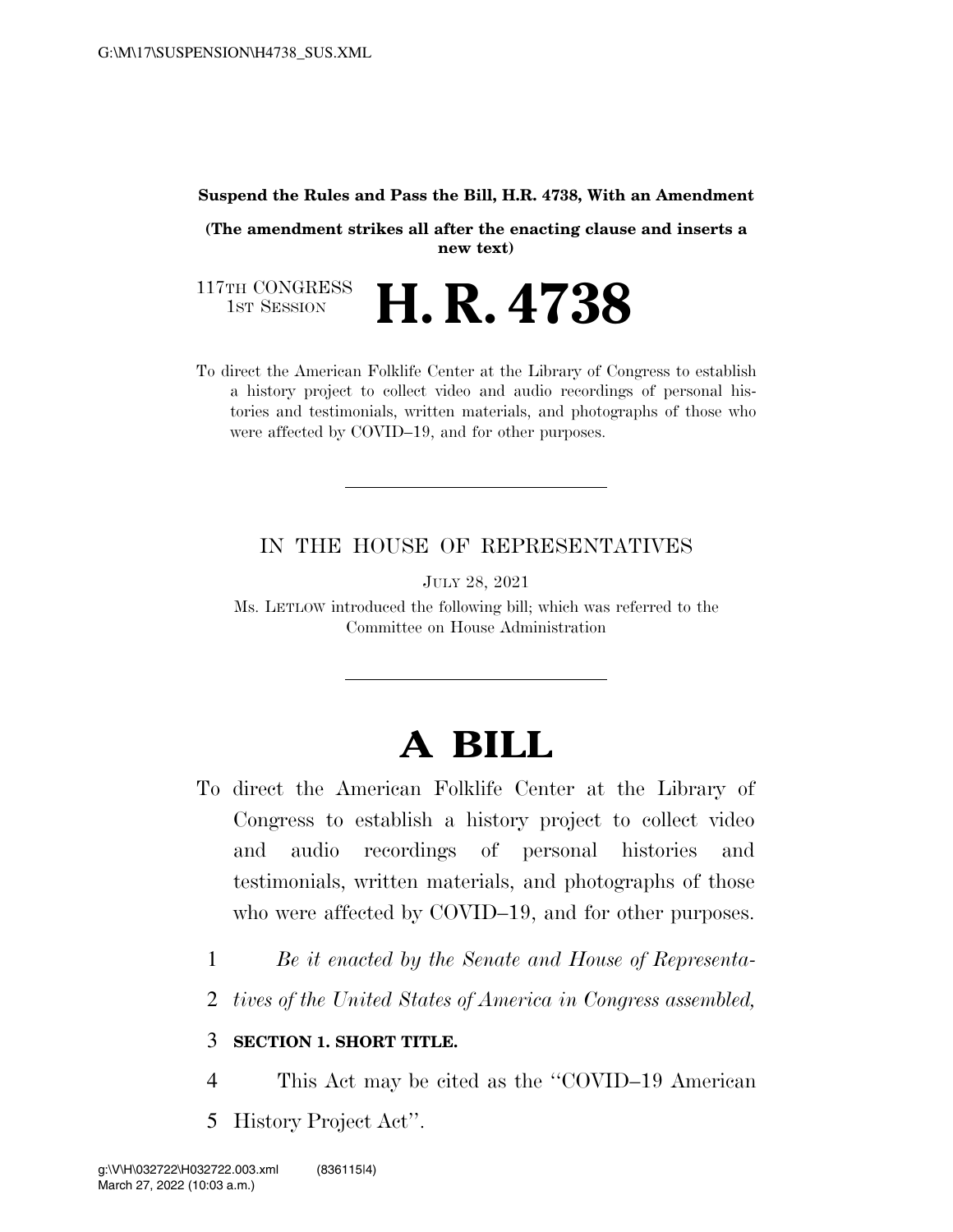$\mathfrak{D}$ 

### **SEC. 2. FINDINGS; PURPOSE.**

(a) FINDINGS.—Congress finds as follows:

 (1) COVID–19 is a highly infectious respiratory illness caused by a virus called SARS–CoV–2. This disease has caused a worldwide pandemic affecting millions of people and has fundamentally altered the operations of the world's cities, businesses, and schools.

 (2) The outbreak of COVID–19 was first de- tected in Wuhan, China, and on January 21, 2020, the first confirmed case of COVID–19 was diag-nosed in the United States.

 (3) The World Health Organization (WHO) de- clared COVID–19 a global pandemic on March 11, 2020, and the President of the United States issued a national emergency declaration concerning the pandemic on March 13, 2020.

 (4) To date, 194 million individuals have tested positive for COVID–19. Of those, 35 million are Americans; that is, more than one of every 10 Amer- icans. Almost 4.2 million people have died from COVID–19 globally, and over 610,000 deaths have occurred in the United States.

 (5) The first American received the COVID–19 vaccine on December 14, 2020. Since then, 163 mil-lion Americans have been vaccinated and 188.5 mil-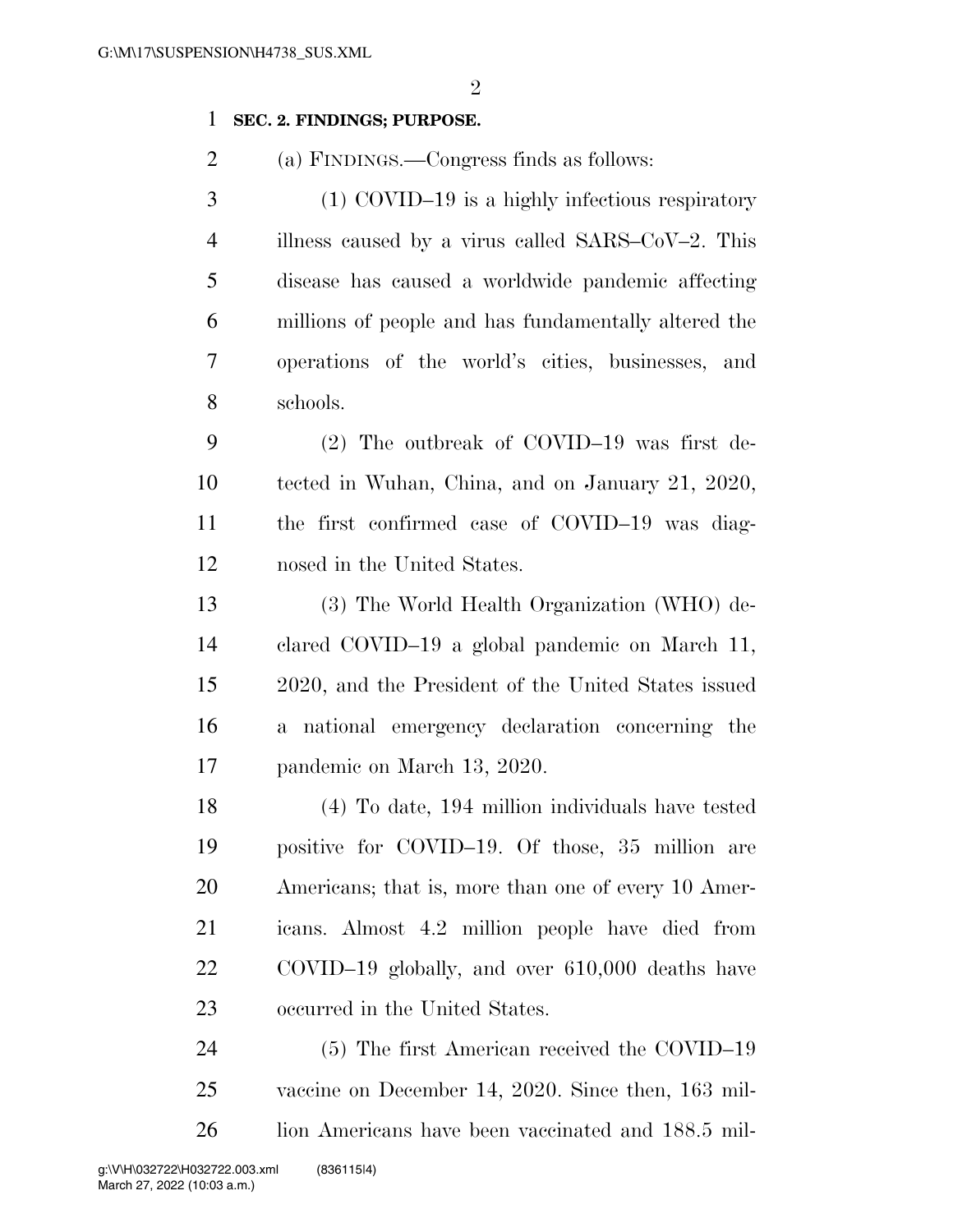1 lion have received at least one dose. The vaccine be- came available to every American adult 18 and older on April 19, 2021.

 (6) While there are still remaining cases, and healthcare professionals and researchers are tire- lessly working to eradicate the disease, it is impor- tant we begin work to fully capture the firsthand personal stories of those impacted by COVID–19, a major national event in the history of this country.

 (7) Oral histories are of immeasurable value to historians, researchers, authors, journalists, film makers, scholars, students, and citizens of all walks of life. Survivors of the pandemic, survivors of loved ones who lost their lives to COVID–19, and frontline healthcare workers should be remembered and can provide valuable firsthand knowledge on how this pandemic impacted their everyday lives.

 (8) It is in the Nation's best interest to collect and catalog oral histories of Americans who were af- fected by the pandemic so that future generations will have original sources of information regarding the lives and times of those who lived through or died from the COVID–19 pandemic and conditions under which they endured. These accounts will allow an opportunity for Americans to remember those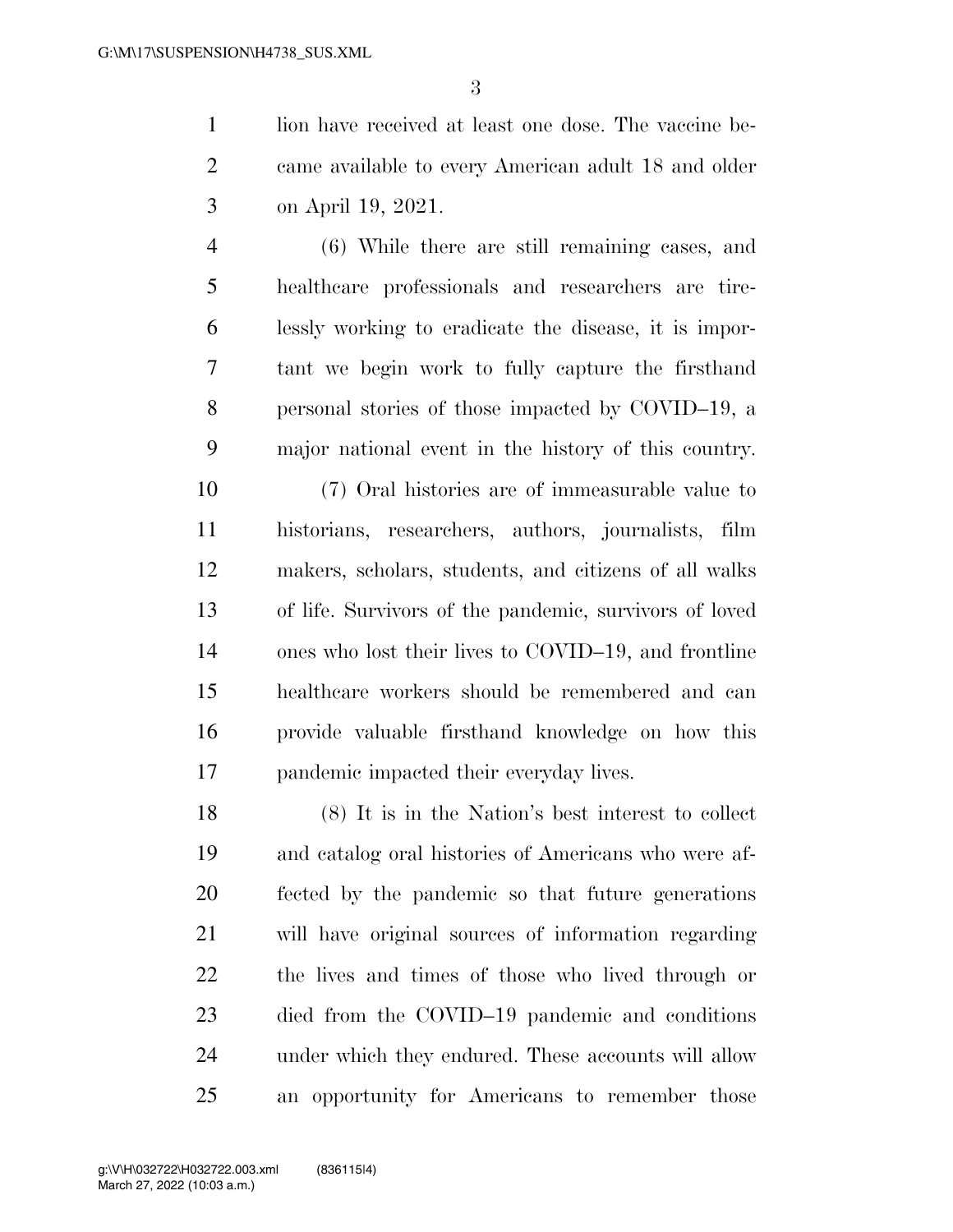who lost their lives and may learn firsthand of the heroics, loneliness, horrors, and triumphs of the healthcare workers who combated this pandemic.

 (9) The Library of Congress, as the Nation's oldest Federal cultural institution and largest and most inclusive library in human history, is an appro- priate repository to collect, preserve, and make avail- able to the public an archive of these oral histories. The Library's American Folklife Center has exper- tise in the management of documentation projects and experience in the development of cultural and educational projects for the public.

 (b) PURPOSE.—It is the purpose of this Act to create a new federally sponsored, authorized, and funded project that will coordinate at a national level the collection of video and audio recordings of personal histories and testimonials, written materials, and photographs of Ameri- cans who contracted COVID–19, individuals who lost fam- ily members and friends to COVID–19, and healthcare workers who fought to treat the illness. These stories will inform, assist, and encourage local efforts to preserve the stories of this pandemic and the ones who lost their battle to the pandemic.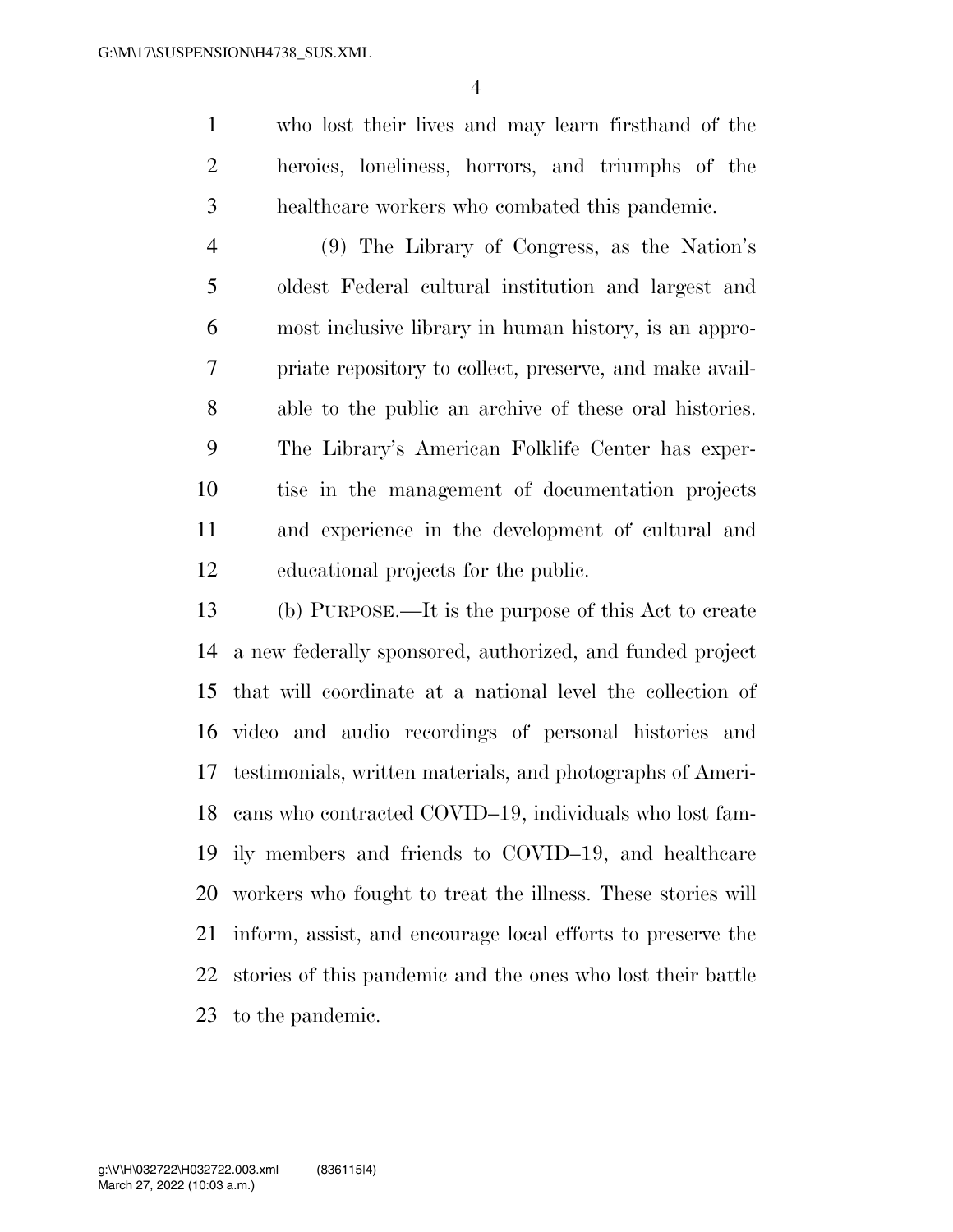|                |  | 1 SEC. 3. ESTABLISHMENT OF PROJECT AT AMERICAN |  |
|----------------|--|------------------------------------------------|--|
| 2              |  | FOLKLIFE CENTER TO COLLECT VIDEO AND           |  |
| 3              |  | AUDIO RECORDINGS, WRITTEN MATERIALS,           |  |
| $\overline{4}$ |  | AND PHOTOGRAPHS OF INDIVIDUALS AF-             |  |
|                |  | FECTED BY COVID-19.                            |  |

 (a) IN GENERAL.—The Director of the American Folklife Center at the Library of Congress shall establish a history project to be known as the ''COVID–19 Amer- ican History Project'' (hereafter referred to as the ''Project'') to—

 (1) collect video and audio recordings of per- sonal histories and testimonials of individuals who contracted COVID–19, individuals who lost family members to COVID–19, and frontline healthcare workers who fought to treat the illness;

 (2) create a collection of the recordings ob- tained (including a catalog and index) which will be available for public use through the National Digital Library of the Library of Congress and such other methods as the Director considers appropriate, to 21 the extent feasible and subject to available resources; and

 (3) solicit, reproduce, and collect written mate- rials (such as letters and diaries) and photographs relevant to the personal histories of individuals who contracted COVID–19, individuals who lost family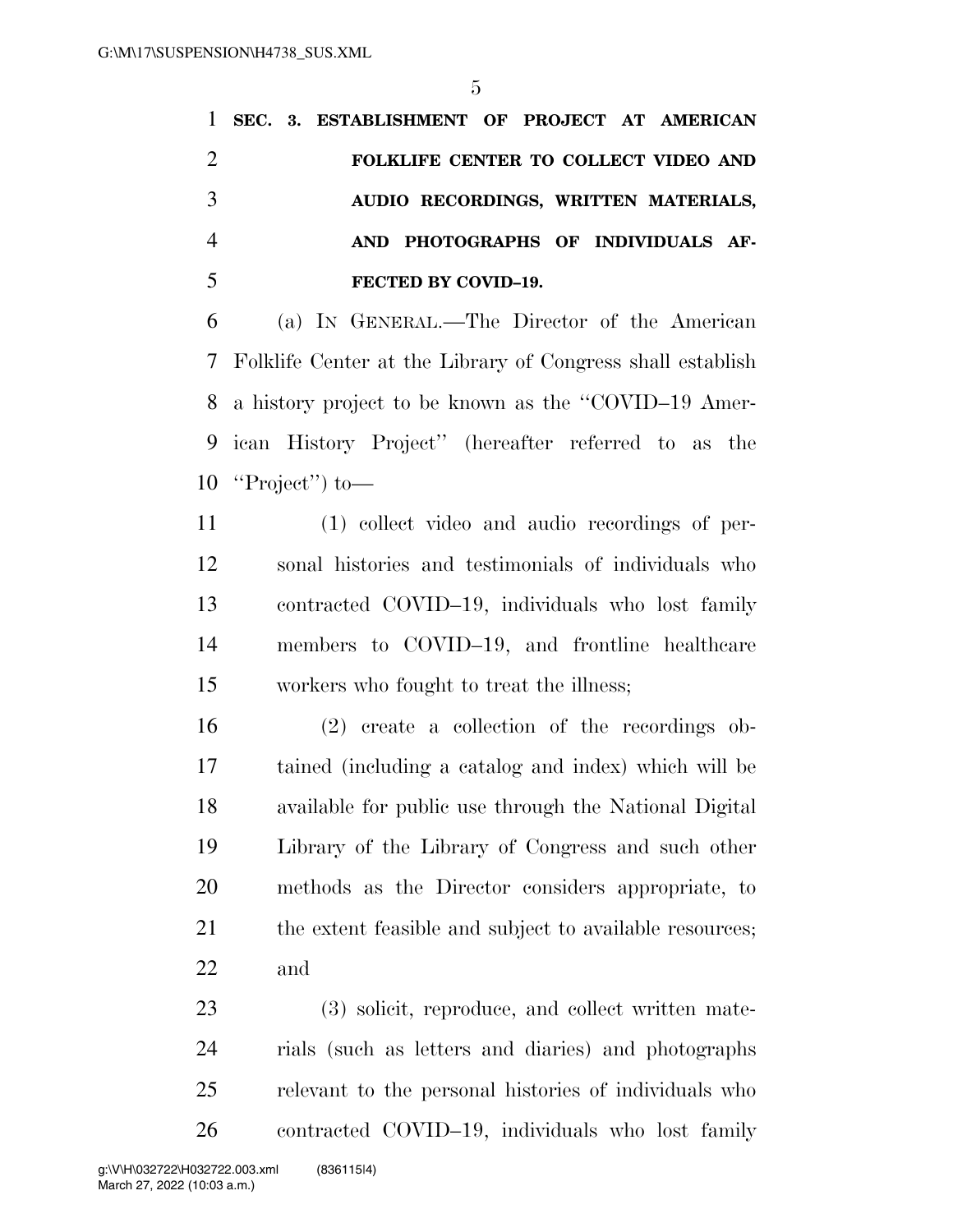members and friends to COVID–19, and frontline healthcare workers who fought to treat the illness, and catalog such materials in a manner the Director considers appropriate, consistent with and com- plimentary to the efforts described in paragraphs (1) and (2).

 (b) USE OF AND CONSULTATION WITH OTHER ENTI- TIES.—The Director may carry out the activities described in paragraphs (1) and (3) of subsection (a) through agree- ments and partnerships entered into with other govern- ment and private entities, and may otherwise consult with interested persons (within the limits of available re- sources) and develop appropriate guidelines and arrange- ments for soliciting, acquiring, and making available re- cordings, written materials, and photographs under the Project. The recordings, written materials, and photo- graphs shall be available on the Library of Congress website and may be used to educate the public on the im-pacts COVID–19 has on everyday Americans.

 (c) TIMING.—As soon as practicable after the enact- ment of this Act, the Director shall begin collecting video 22 and audio recordings under subsection  $(a)(1)$ .

#### **SEC. 4. PRIVATE SUPPORT.**

 (a) ACCEPTANCE OF DONATIONS.—The Librarian of Congress may solicit and accept donations of funds and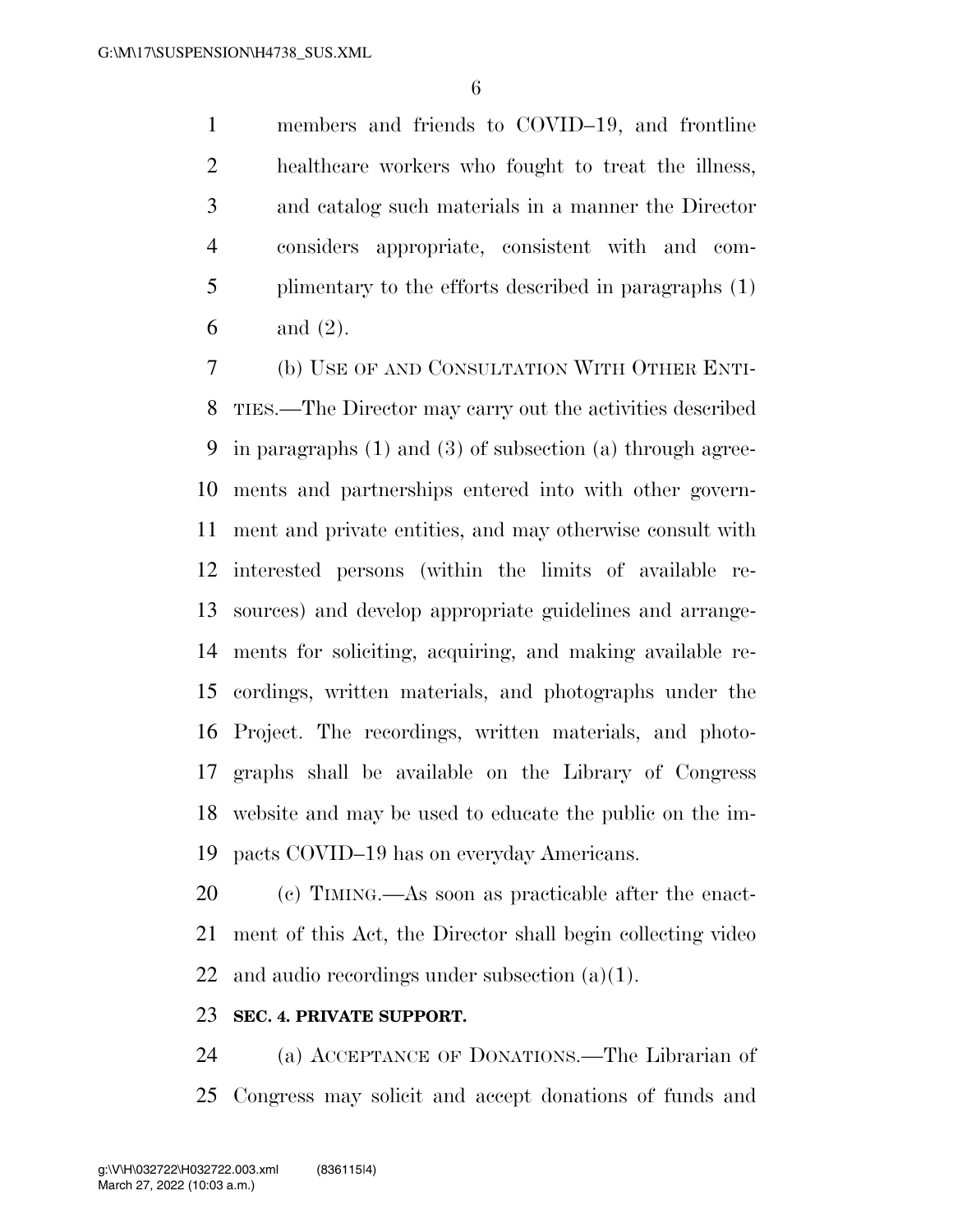in-kind contributions to carry out the Project, subject to subsection (c).

 (b) ESTABLISHMENT OF SEPARATE GIFT AC- COUNT.—There is established in the Treasury (among the accounts of the Library of Congress) a gift account for the Project.

 (c) DEDICATION OF FUNDS.—Notwithstanding any other provision of law—

 (1) any funds donated to the Librarian of Con- gress to carry out the Project shall be deposited en- tirely into the gift account established under sub-section (b);

 (2) the funds contained in such account shall be available only to the extent and in the amounts pro-vided in advance in appropriations Acts;

 (3) the funds contained in such account shall be used solely to carry out the Project; and

 (4) the Librarian of Congress may not deposit into such account any funds donated to the Librar- ian which are not donated for the exclusive purpose of carrying out the Project.

## **SEC. 5. AUTHORIZATION OF APPROPRIATIONS.**

 There are authorized to be appropriated to carry out this Act—

(1) \$250,000 for fiscal year 2023; and